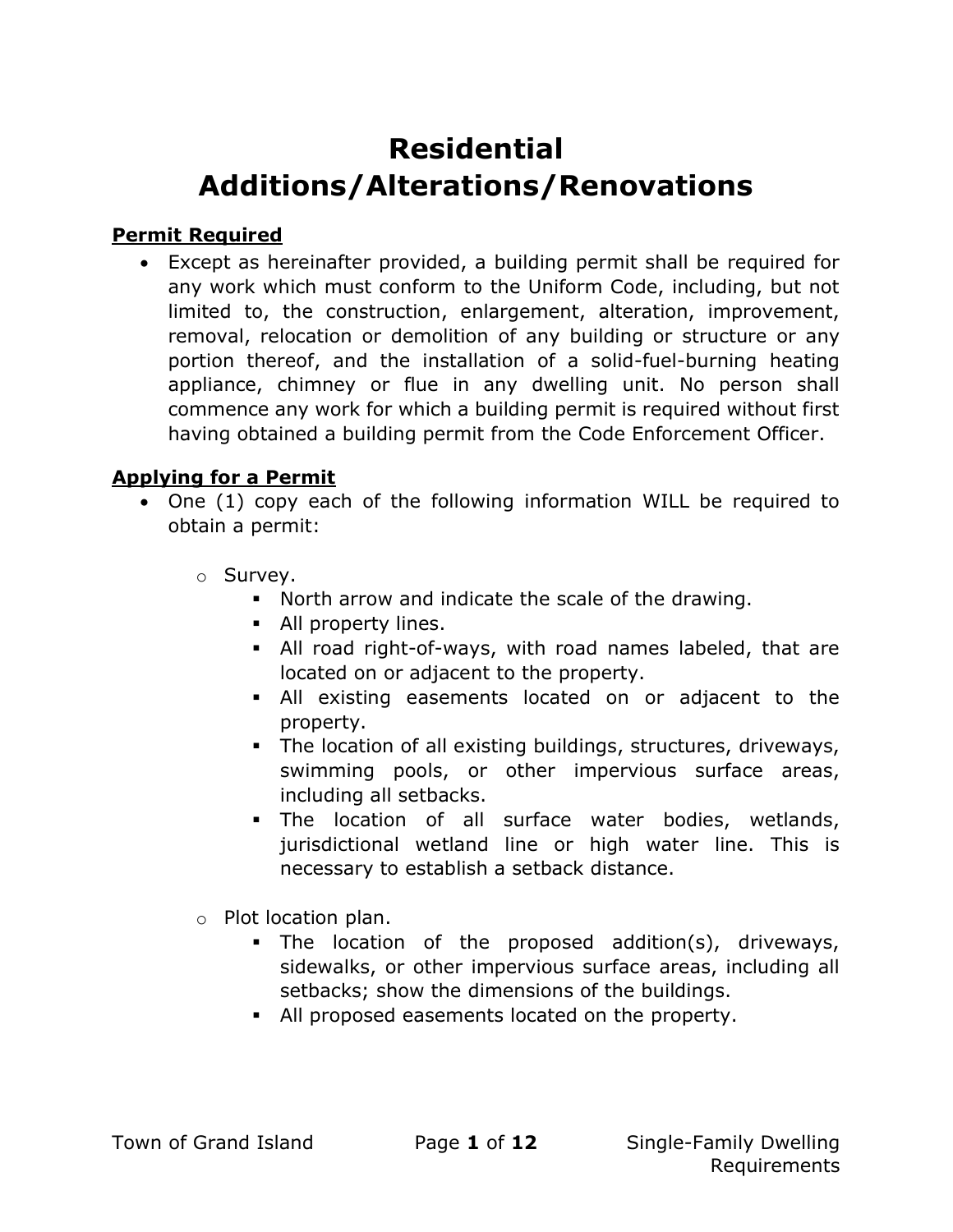- o Drainage Plan.
	- Both the proposed finish floor elevation of an attached garage at the SFD and the existing elevation at that location prior to construction.
	- The proposed elevations of the finish grade around the SFD and throughout the site.
	- The existing elevations at the property lines around the perimeter of the property.
	- Proposed drainage swales, yard drains, piping, and any other drainage structures.
- o Exceptions to the Drainage Plan Requirement:
	- A drainage plan is required for all projects unless the project meets any of the following exceptions (Note impervious area includes the structure and any paving that is to be constructed as part of the project):
		- The impervious area is less than 200 square feet and no new construction or regrading of the land will occur within 5 feet of the property line or is located within a drainage easement.
		- The impervious area is less than 300 square feet and no new construction of regrading of the land will occur within 10 feet of the property line or is located within a drainage easement.
		- The impervious area is less than 500 square feet and no new construction or regrading of land will occur within 15 feet of the property line or is located within a drainage easement.
		- No new construction or regrading of land will occur within 20 feet of the property line or is located within a drainage easement.
- o Construction Drawings.
	- Drawings to be prepared in accordance with the New York State Uniform Fire Prevention and Building Code, the State Energy Code and such other laws as are applicable to the construction in the State of New York (collectively, "Uniform Code")
	- Signed and sealed by a Registered Architect or Professional Engineer (Design Professional) licensed in the State of New York.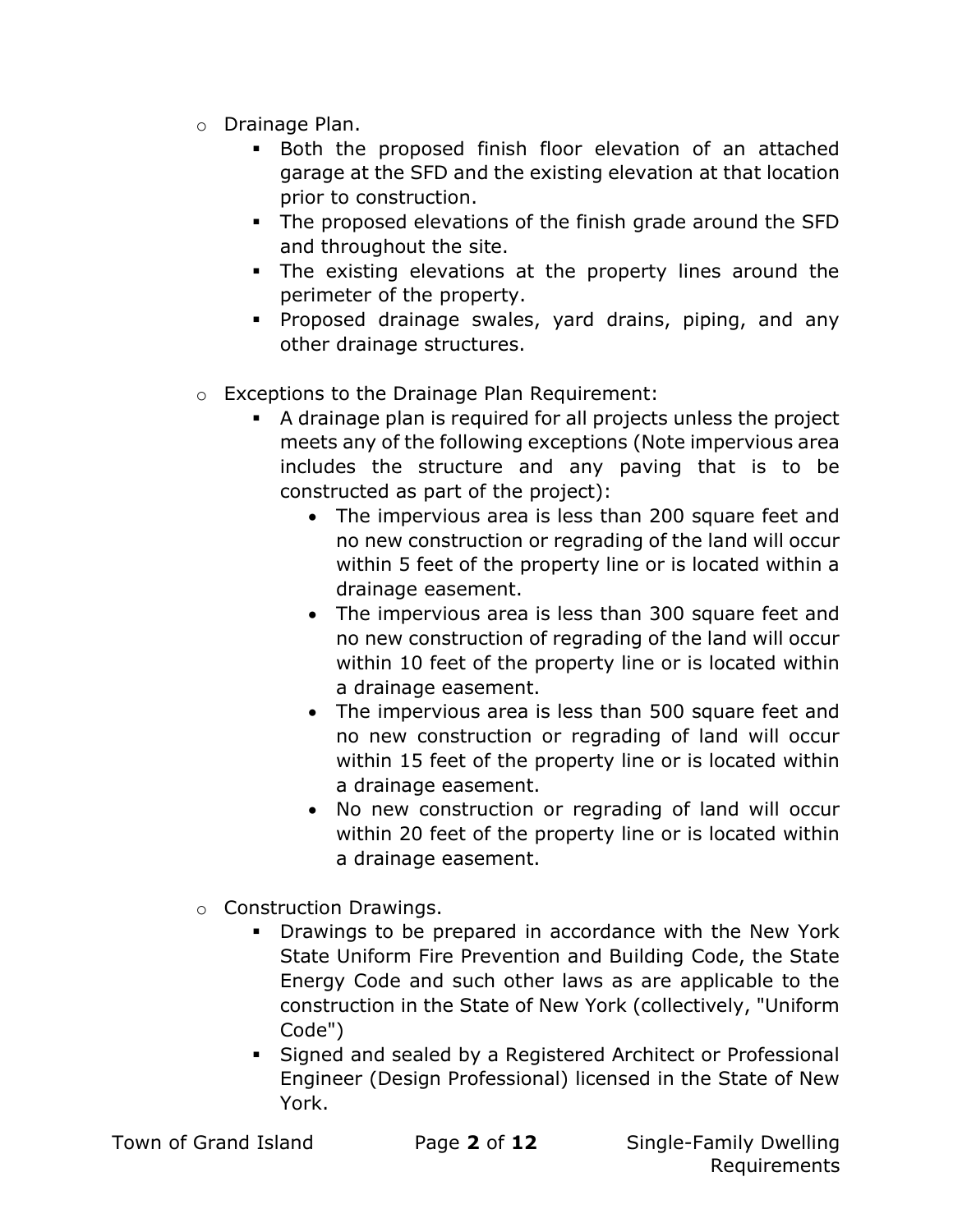- Drawings do not require a stamp by a Design Professional if they are alterations to any building or structure costing ten thousand dollars or less which do not involve changes affecting the structural safety or public safety thereof nor to farm buildings, including barns, sheds, poultry houses and other buildings used directly and solely for agricultural purposes; nor to residence buildings of gross floor area of fifteen hundred square feet or less, not including garages, carports, porches, cellars, or uninhabitable basements or attics.
- List design criteria used Per R301.2(1) of the Uniform Code
- Plans Scaled and Readable
- Designer's Name, Address, Cert. # on all pages, all pages numbered & labeled
- **Front, rear, and side elevations**
- Windows and door locations
- Window and door schedule with sizes for all door & windows
- **Interior load bearing walls labeled**
- Footing locations, depth and width
- Rebar number and size
- Slab description
- **Interior footing, location and detail**
- **Typical foundation wall & opening detail**
- **Foundation wall change in height detail**
- **Interior bearing wall details**
- **Header / opening details**
- Anchor bolts: size, length and spacing
- Wall sheathing nailing schedule
- Connector chart type and nail count
- Truss certifications and layout sealed by Architect or Eng. of record
- Roof Sheathing and nailing schedule
- Roof Type, including underlayment and ice and water shield
- **Fire Blocking Details**
- **Stair and railing details**
- o Energy Calculations.
	- Calculations shall show compliance with the Uniform Code following the prescriptive compliance method, simulated performance method, or the energy rating index method.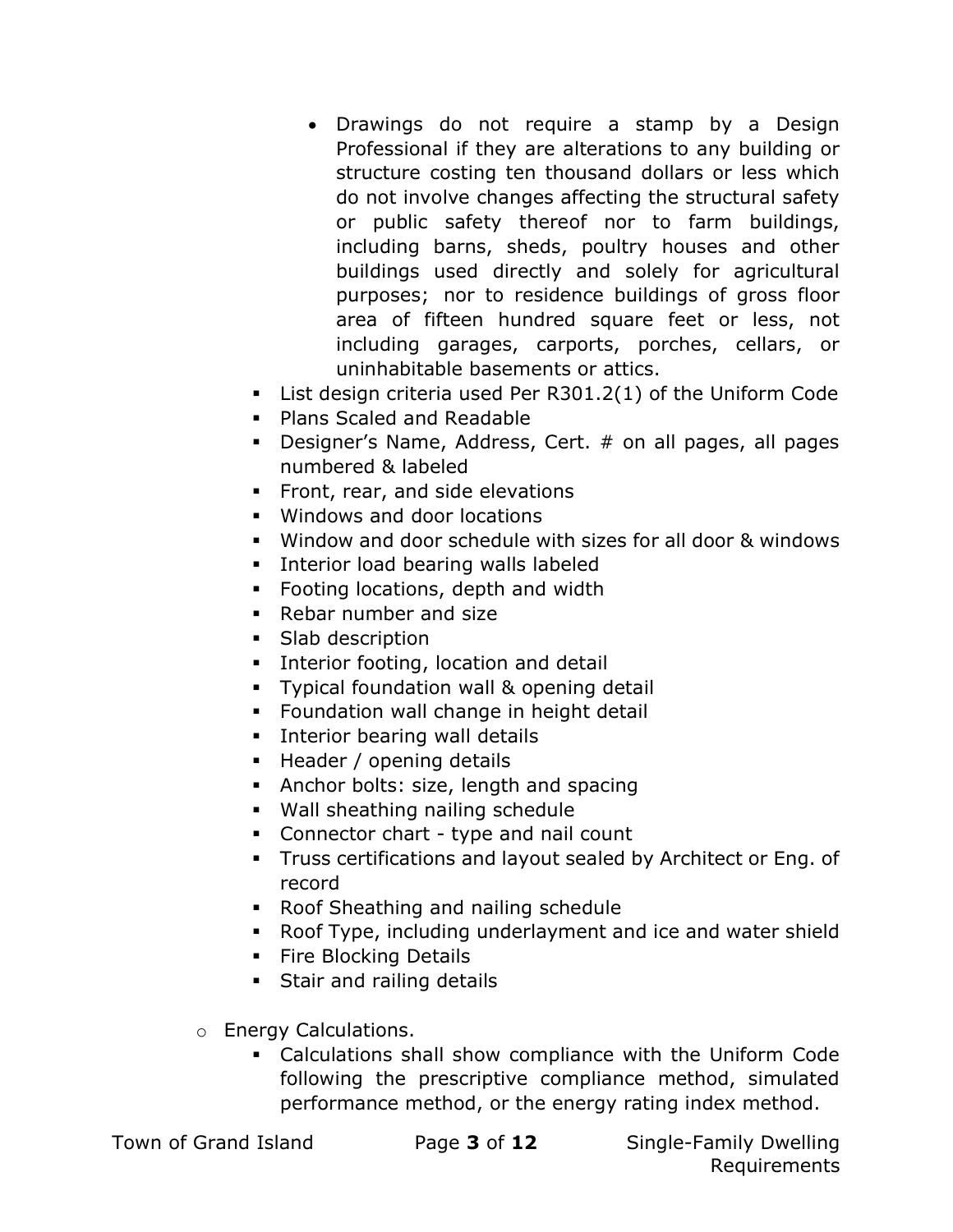- Calculations prepared by computer software acceptable to the Code Enforcement Officer may be used to show compliance.
- o Highway Work Permit.
	- A permit for work within the highway right-of-way shall be provided.
	- The permit shall be provided be the jurisdiction that owns the road where the work will occur, either the Town of Grand Island, Erie County, of State of New York.
- One (1) copy each of the following information MAY be required to obtain a permit:
	- o Geotechnical Engineering Soils Report.
		- **If required by the Construction Drawings or if determined to** be necessary by the Code Enforcement Officer, a soils report indicating the allowable bearing capacity of the soil at the proposed construction site shall be provided.
	- o Wetland Delineation.
		- If there are potential wetlands in the vicinity of the proposed SFD a wetlands delineation prepared by an Environmental Consultant acceptable to the Code Enforcement Officer shall be provided.
		- The wetlands delineation shall include the area around all proposed construction at the site, including the SFD, accessory structures, patios, walkways, and the driveway.
		- The wetlands delineation shall be shown on the lot location plan.
	- o Septic System Approval.
		- If the proposed SFD is not located in a sewer district a permit for the construction of an onsite wastewater treatment system from Erie County Health Department (ECHD) shall be provided.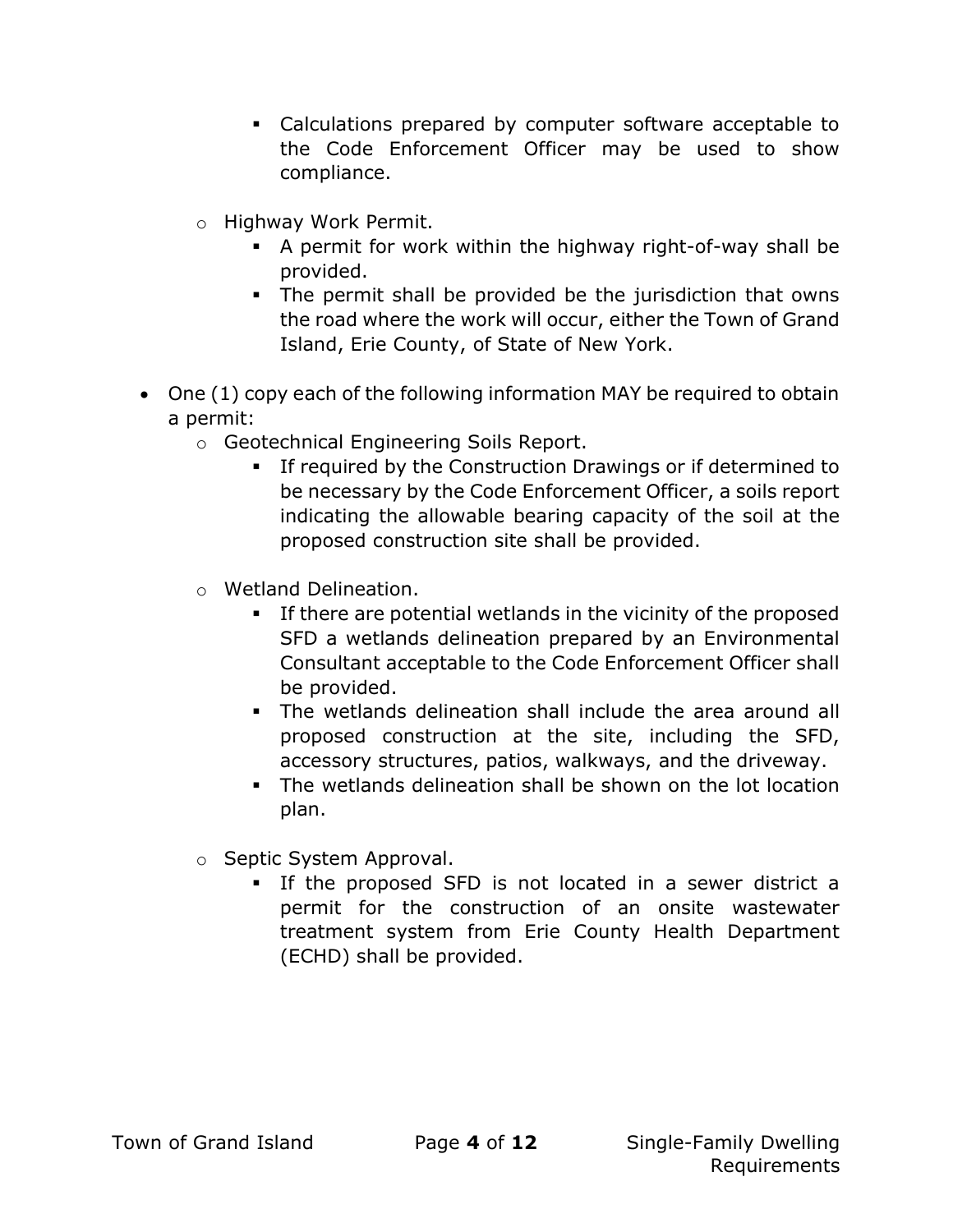- o Flood Plain Development Permit.
	- If any of the proposed construction will be located in areas of special flood hazard, as determined by the Federal Emergency Management Agency (FEMA), a Flood Plain Development Permit shall be provided.
- o A Flood Plain Development Permit is issued by the Town of Grand Island Engineering Department.

## **Fees**

• Single-family Dwelling

| $\circ$ up to 1,166 square feet | \$175.00      |
|---------------------------------|---------------|
| $\circ$ over 1,166 square feet  | \$0.15 per SF |
|                                 |               |

• Certificate of Occupancy **\$35.00** 

## Definitions

- Buildable Land.
	- $\circ$  The area of a lot that is calculated by subtracting from the gross area of the parcel the following:
		- **State-regulated wetlands.**
		- Federal-regulated wetlands.
		- **FEMA-designated floodplains.**
		- **Land designated for public recreation.**
		- Land required for roadways and public improvements.
		- For riverside lots, land in the Niagara River.
- Building Height.
	- o The vertical distance measured from the mean level of the ground surrounding the building or structure to the highest point of the roof, but not including chimneys, spires, towers, tanks and similar projections.
- Lot.
	- o A parcel or piece of land occupied or intended to be occupied by a principal building or a group of such buildings and accessory buildings, or utilized for a principal use and uses accessory or incidental to the operation thereof, together with such open spaces as required by this code, and having frontage on a public street.
- Lot, Corner.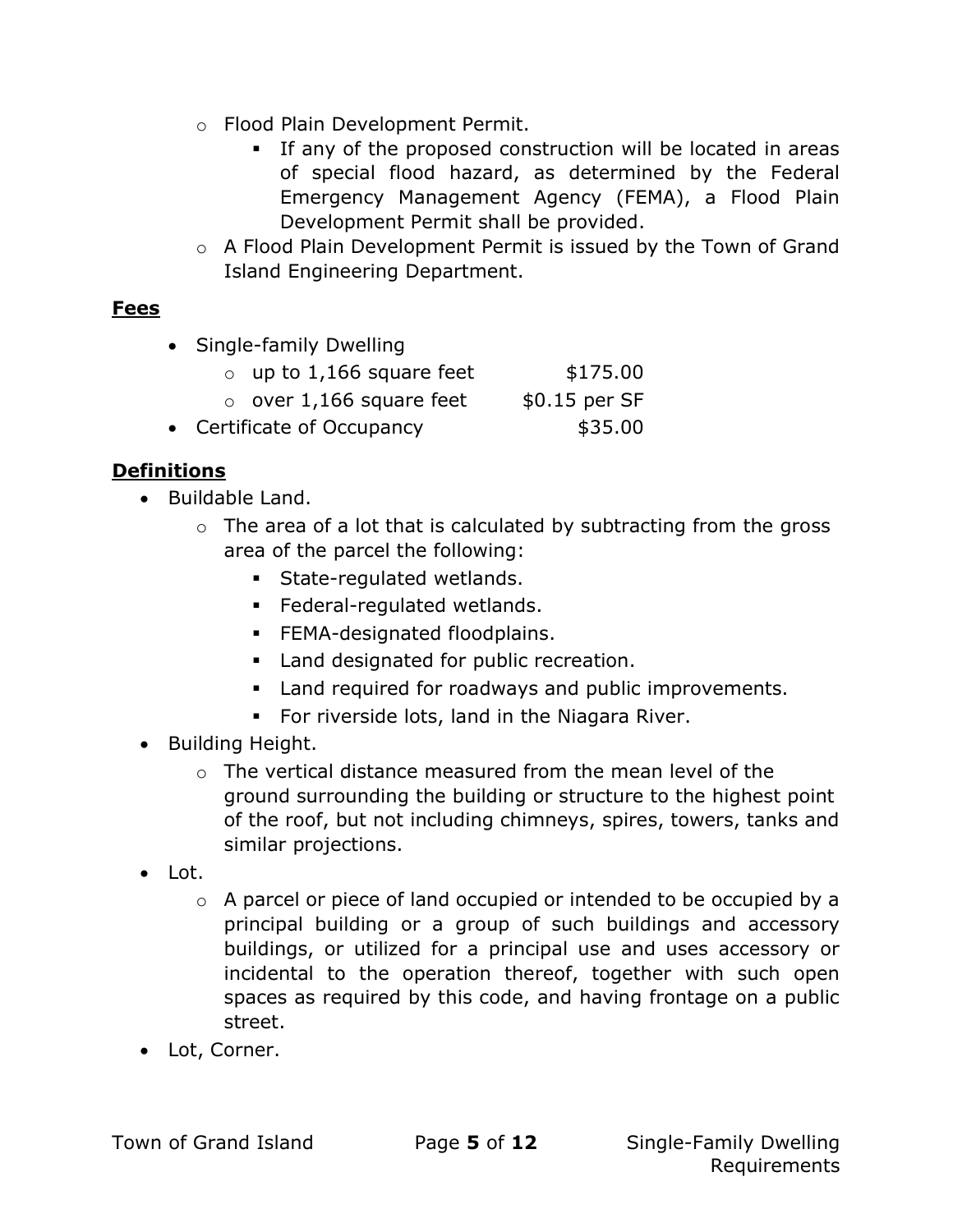- $\circ$  A lot abutting upon two or more streets at their intersection or upon two parts of the same street forming an interior angle of less than 135°. The point of intersection of the street lot lines is the "corner."
- Lot, Depth.
	- $\circ$  The mean horizontal distance between the front and rear lot lines.
- Lot, Interior.
	- o A lot other than a corner lot.
- Lot Lines.
	- o The lines or series of connecting line segments bounding the lot.
- Lot Lines, Front.
	- $\circ$  For an interior lot, the lot line abutting the street;
	- o For a corner lot, the lot line designated as the front lot line by a subdivision or parcel map, or, if none, the shorter lot line abutting a street;
	- $\circ$  For a through lot, the lot line abutting the street that provides the primary access to the lot; and
	- o For a flag lot, the lot line designated as the front lot line by a subdivision or parcel map, or if none, the line determined by a Code Enforcement Officer to be the front lot line.
- Lot Line, Rear.
	- $\circ$  The lot line opposite and most distant from the front lot line.
- Lot Line, Side.
	- o Any lot line other than a front or rear lot line. A "side lot line" separating a lot from a street is called a "side street lot line."
- Lot Line, Street.
	- $\circ$  A lot line separating the lot from a street.
- Lot, Through.
	- o An interior lot having frontage on two parallel or approximately parallel streets.
- Lot Width.
	- $\circ$  The distance between the two side lot lines measured as the length of a line setback from the front lot line by the minimum front yard permitted in the district.
- Lot, Nonconforming.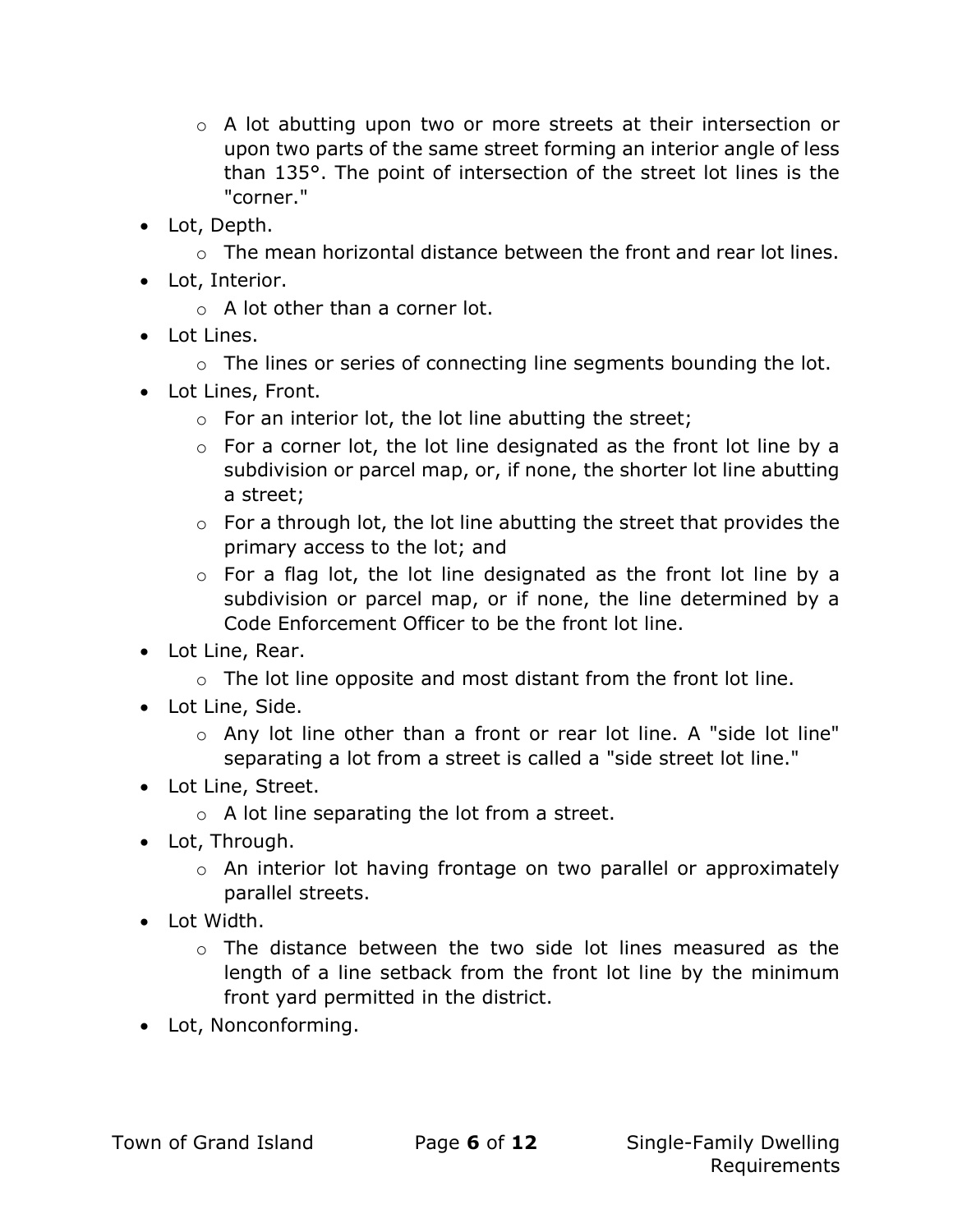- o Any lot which does not conform with the minimum width, depth and area dimensions specified for the district in which said lot is located, and the owner(s) of said lot do(es) not own any adjoining property. A legal nonconforming lot is one which complied with the requirements of the Zoning Code at the time it was created, or has a nonconforming use legally occurring upon it.
- Maximum Building Coverage.
	- o The maximum percentage of a lot to be covered by the combined footprint of all buildings, structures, and uses.
- Riverside Lot.
	- $\circ$  A lot of which any portion borders the Niagara River. For purposes of setback and building coverage calculations, such lots will be deemed to end at the top of the bank of the river, or where a measurable bank is not present, at the normal high water mark. Under no circumstances shall land under water be included in the lot for purposes of calculating setbacks or lot coverage requirements. Where a riverside lot is in common ownership with an adjoining lot separated by a right-of-way (even if covered by more than one deed), and the riverside lot is too small to permit construction of a principal use without a variance, both such lots shall be considered as riverside lots for purposes of this code, except that the provisions of § 407-18C shall not apply to the nonshoreline lot portion of a riverside lot.
- Shoreline Lot.
	- o The portion of a riverside lot actually adjoining the Niagara River.
- Start of Construction.
	- o The date of permit issuance for new construction and substantial improvements to existing structures, provided that actual start of construction, repair, reconstruction, rehabilitation, addition placement, or other improvement is within 180 days after the date of issuance. The actual start of construction means the first placement of permanent construction of a building (including a manufactured home) on a site, such as the pouring of a slab or footings, installation of pilings or construction of columns. Permanent construction does not include land preparation (such as clearing, excavation, grading, or filling), or the installation of streets or walkways, or excavation for a basement, footings, piers or foundations, or the erection of temporary forms, or the installation of accessory buildings such as garages or sheds not occupied as dwelling units or not part of the main building. For a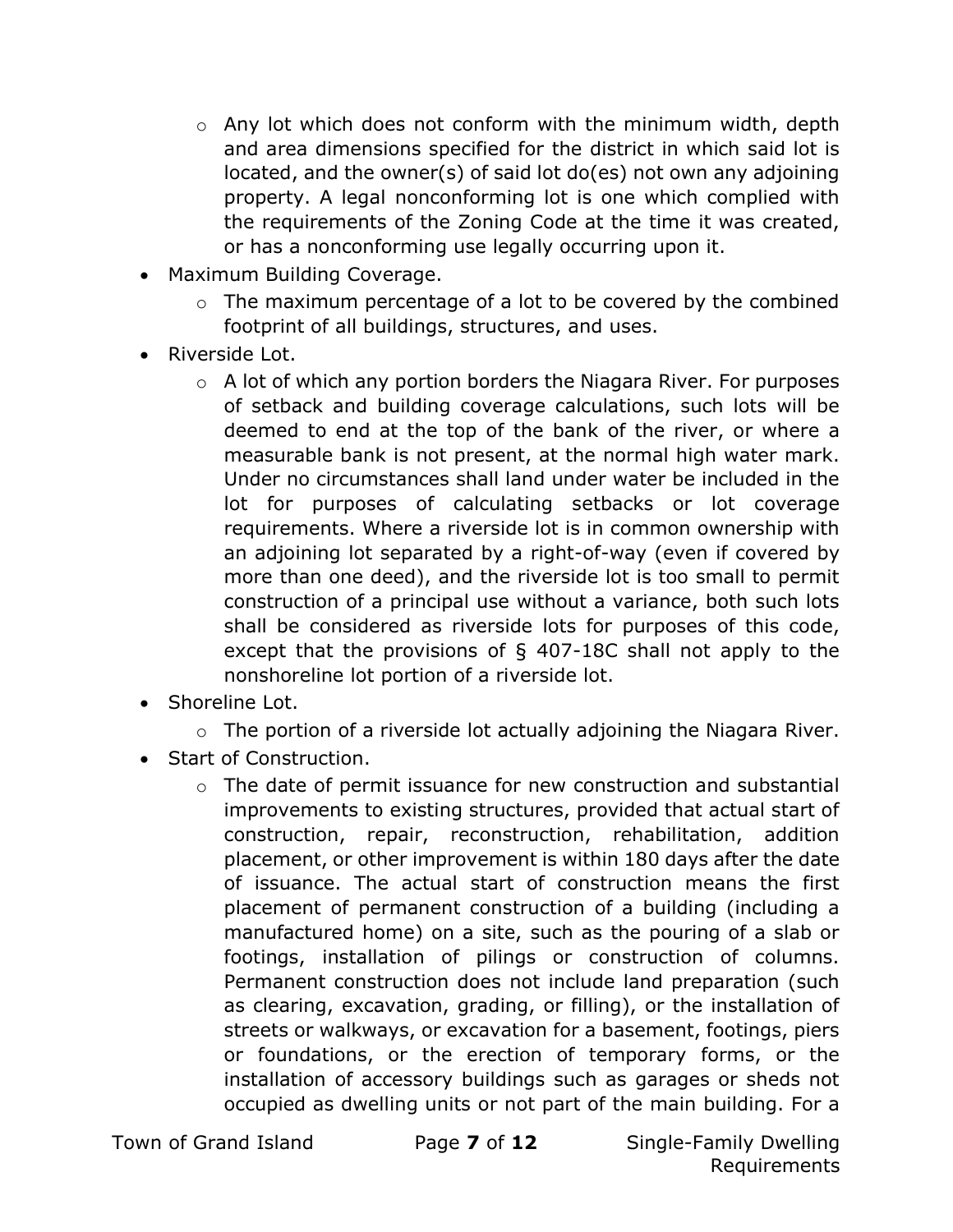substantial improvement, the actual "start of construction" means the first alteration of any wall, ceiling, floor, or other structural part of a building, whether or not that alteration affects the external dimensions of the building.

- Structure.
	- o Anything constructed, the use of which requires permanent or temporary location on the ground or attachment to something having permanent or temporary location on the ground, including stationary and portable carports, docks, sheds, boathouses, towers, and structures of a similar nature. Also including swimming pools, both in-ground and above ground, decks, flagpoles over 20 feet in height, antennas. Excludes patios, walkways and pavements at ground level.

## General Requirements

- Each zoning district has yard, lot, and area requirements for minimum lot size, minimum lot buildable area per dwelling unit, minimum lot frontage, minimum lot depth, minimum front yard depth, minimum side yard width, minimum rear yard depth, maximum building height, and maximum building coverage. See Schedule I of the Town Code for the requirements for the corresponding zoning district.
- Measurements:
	- o In determining required yards and setbacks for an irregularly shaped lot or a lot bounded by only three lot lines, the rear lot line is a line a minimum of 10 feet long, parallel to the front lot line; and set at the most distant location from the front lot line.
	- $\circ$  A distance from a structure to a line or location is measured from the exterior face of the nearest wall or vertical support of the structure to the line or location. For a structure that does not have a wall or vertical support, a Code Enforcement Officer shall determine the point of measurement.
	- o Any lot or structure which is or would be nonconforming in any manner by six inches or less is deemed to be in compliance.
	- $\circ$  Front setbacks shall be measured from the edge of the right-ofway, or in the case of private streets, from the face of curb.
- Special Setback Requirements
	- $\circ$  In addition to the other setbacks established in this code and delineated on Schedule I the following additional setbacks apply in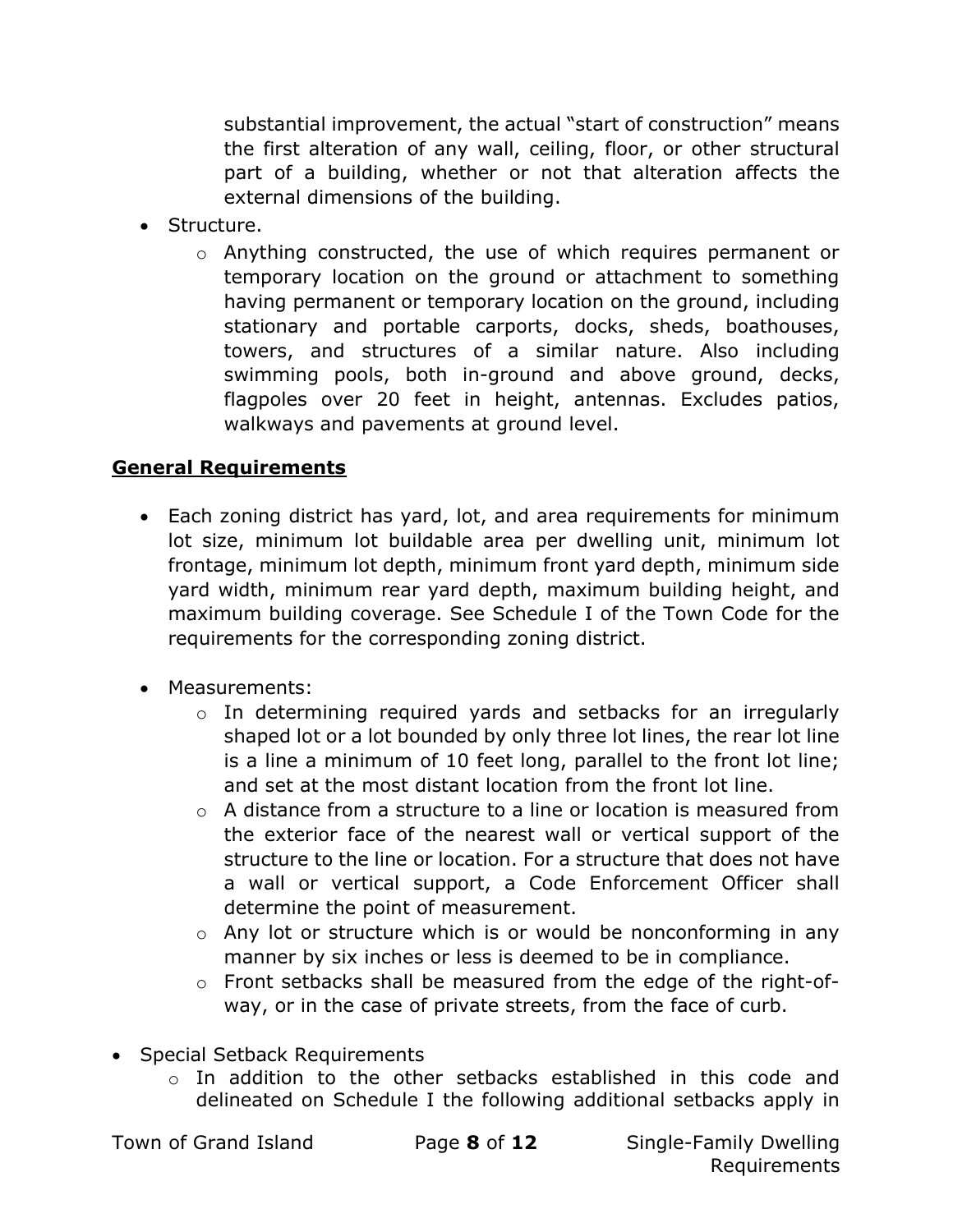all districts to all buildings and structures, provided that where the district front yard requirements establish a greater setback, the district front yard requirements shall apply.

 $\circ$  On the following roads, measured from the center of the right-of-way to the building line, the minimum setback, subject to the exception of Subsection B of this section, shall be:

| Name of Road               | <u>Minimum Setback (feet)</u> |                            |  |  |  |  |  |
|----------------------------|-------------------------------|----------------------------|--|--|--|--|--|
| Alt Boulevard              | 100                           |                            |  |  |  |  |  |
| <b>Baseline Road</b>       | 100                           |                            |  |  |  |  |  |
| <b>Bedell Road</b>         | 80                            |                            |  |  |  |  |  |
| <b>Bush Road</b>           | 80                            |                            |  |  |  |  |  |
| East River Road            | 90                            |                            |  |  |  |  |  |
| Ferry Road                 | 80                            |                            |  |  |  |  |  |
| Fix Road                   | 80                            |                            |  |  |  |  |  |
| Grand Island Boulevard 115 |                               |                            |  |  |  |  |  |
| Harvey Road                | 80                            |                            |  |  |  |  |  |
| Huth Road                  | 80                            |                            |  |  |  |  |  |
| Long Road                  | 80                            |                            |  |  |  |  |  |
| Love Road                  | 80                            |                            |  |  |  |  |  |
| Ransom Road                | 80                            |                            |  |  |  |  |  |
| Staley Road                | 80                            |                            |  |  |  |  |  |
| Spaulding Road             | 80                            |                            |  |  |  |  |  |
| <b>Stony Point Road</b>    | 100                           | (except Love Road to Elsie |  |  |  |  |  |
| Lane)                      |                               |                            |  |  |  |  |  |
| <b>Stony Point Road</b>    | 80 (Love Road to Elsie Lane)  |                            |  |  |  |  |  |
| Whitehaven Road            | 100                           |                            |  |  |  |  |  |

- On shoreline lots, structures other than riverside accessory uses, shall be no closer to the river shoreline (measured at the top of the bank) than:
	- o Where there are already two principal structures on adjoining lots, no closer than the average distance of the two adjoining principal structures to the river shoreline, but no less than the rear yard for the district.
	- o Where there is a principal structure on only one adjoining lot, no closer than that principal structure to the river shoreline, but no less than the rear yard for the district.
	- o Where there are no principal structures on the adjoining lots, no less than the rear yard for the district.
- Exceptions:
	- o Exceptions to yard requirements.
		- Rear yard exceptions for through lots. On a through lot where the rear lot line coincides with a street line, a front yard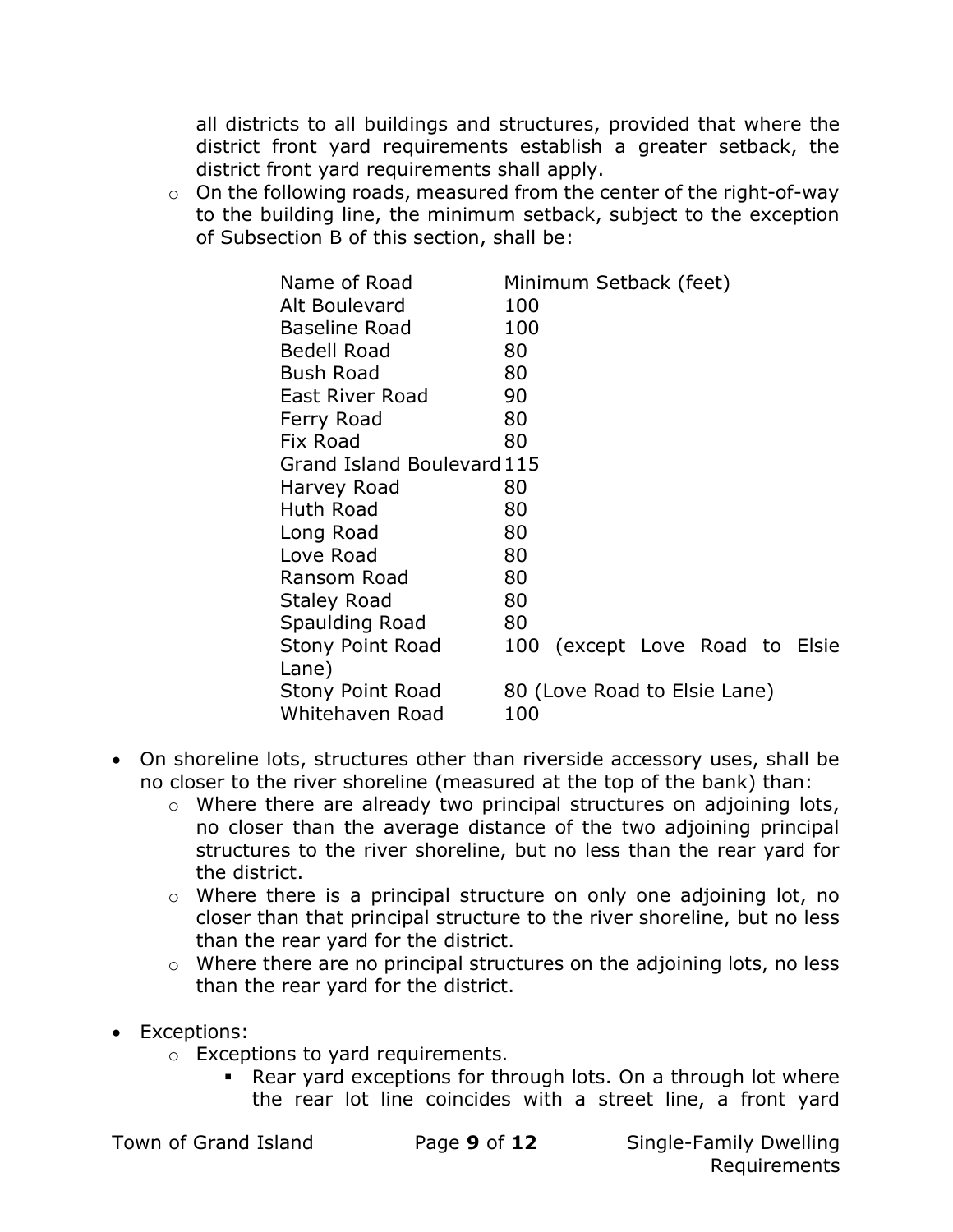equivalent shall be provided. The rear yard depth requirements in the district regulations shall not apply on that portion of a through lot where the front yard equivalent is required; and

- Side yard rule for corner lots. On corner lots, all structures shall be no closer to the right-of-way than the minimum front yard setback of the adjacent lots.
- Exceptions to frontage requirements. Any legal nonconforming lot separately owned and recorded on the Tax Map of the Town of Grand Island at the time of enactment of this chapter which has frontage of less than the prescribed number of feet permitted in an applicable district may be used as a building lot if it has sufficient area to permit the required setbacks within such district.
- o Exceptions to height limitations.
	- The height restrictions of this code do not apply to the following, except as stated herein:
		- Chimneys, flues, spires, tanks, steeples, communications towers, ornamental towers or spires and belfries on otherwise conforming buildings, provided that such structures do not exceed the height limitation by more than 40%;
		- Flagpoles, radio or television antennas, masts or aerials which are located on a building and do not extend more than 20 feet above the roof of such building;
		- Solar energy systems not more than 1/2 story above the roof of such building; and
		- No portion of any structure exceeding the roof of such structure shall be used as a place of habitation.
- Requirements in Special Flood Hazard areas:
	- o Elevation:
		- Within Zones A1-A30, AE and AH and also Zone A, if base flood elevation data is available, new construction and substantial improvements of any nonresidential structure, together with attendant utility and sanitary facilities, shall either:
			- Have the lowest floor, including basement or cellar, elevated to or above two feet above the base flood elevation; or
			- Be floodproofed so that the structure is watertight below two feet above the base flood level with walls substantially impermeable to the passage of water. All structural components located below the base flood level must be capable of resisting hydrostatic and hydrodynamic loads and the effects of buoyancy.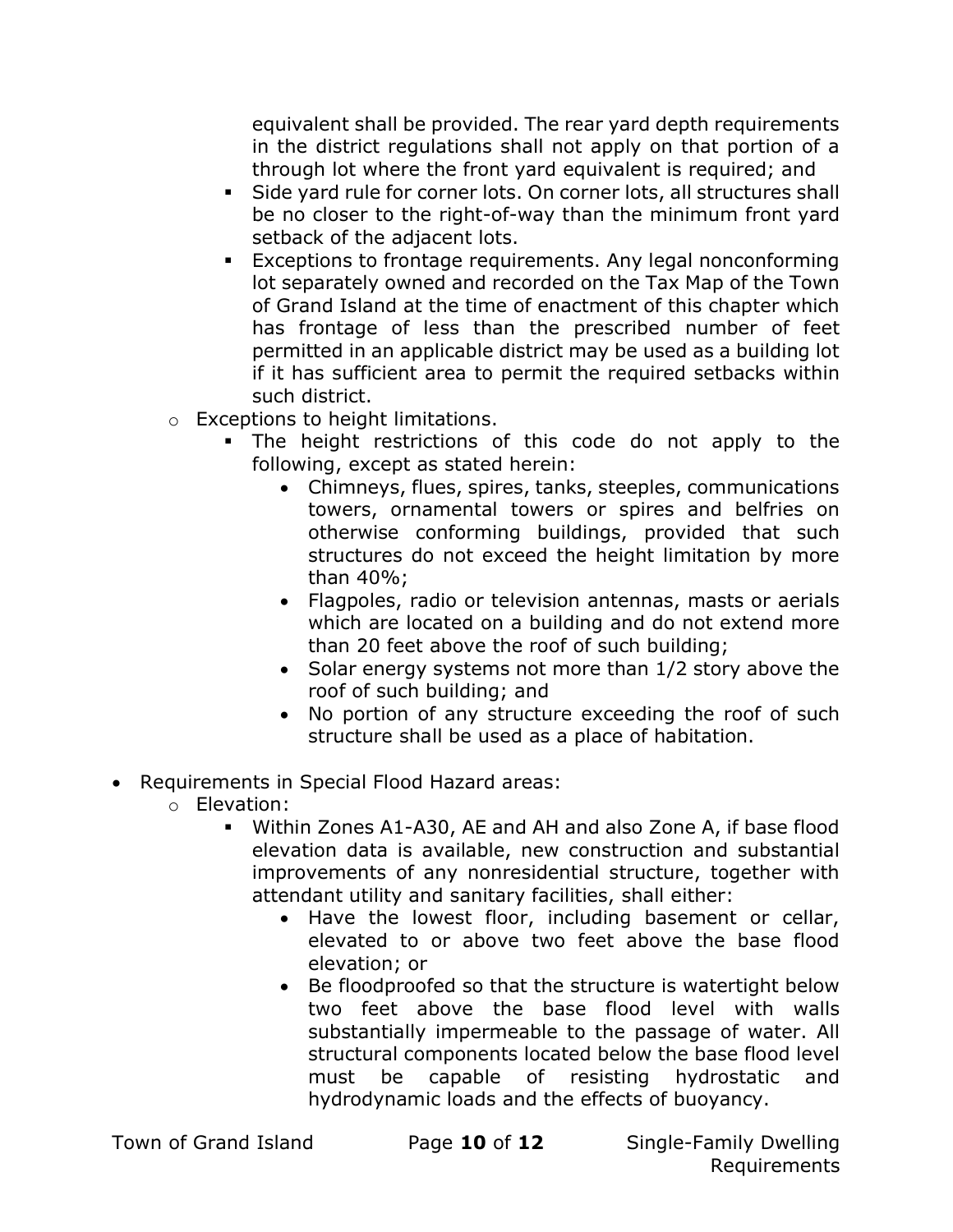- Within Zone AO, new construction and substantial improvements of nonresidential structures shall:
	- Have the lowest floor (including basement) elevated above the highest adjacent grade at least as high as two feet above the depth number specified in feet on the community's FIRM (at least two feet if no depth number is specified); or
	- Together with attendant utility and sanitary facilities, be completely floodproofed to that level to meet the floodproofing standard specified in Subsection A(2).
- Within Zones AH and AO, adequate drainage paths are required to guide floodwaters around and away from proposed structures on slopes.
- Within Zone A, when no base flood elevation data is available, the lowest floor (including basement) shall be elevated at least three feet above the highest adjacent grade.
- $\circ$  If the structure is to be floodproofed, a licensed professional engineer or architect shall develop and/or review structural design, specifications and plans for construction. A floodproofing certificate or other certification shall be provided to the local administrator that certifies that the design and methods of construction are in accordance with accepted standards of practice for meeting the provisions of Subsection A(2), including the specific elevation (in relation to mean sea level) to which the structure is to be floodproofed.
- o Anchoring:
	- New structures and substantial improvement to structures in areas of special flood hazard shall be anchored to prevent flotation, collapse or lateral movement during the base flood. This requirement is in addition to applicable state and local anchoring requirements for resisting wind forces.
- o Construction materials and methods.
	- New construction and substantial improvements to structures shall be constructed with materials and utility equipment resistant to flood damage.
	- New construction and substantial improvements to structures shall be constructed using methods and practices that minimize flood damage.
- o Enclosed areas.
	- For enclosed areas below the lowest floor of a structure within Zones A1-A30, AE or AH and also Zone A, if base flood elevation data is available, new and substantially improved structures shall have fully enclosed areas below the lowest floor that are usable solely for parking of vehicles, building access